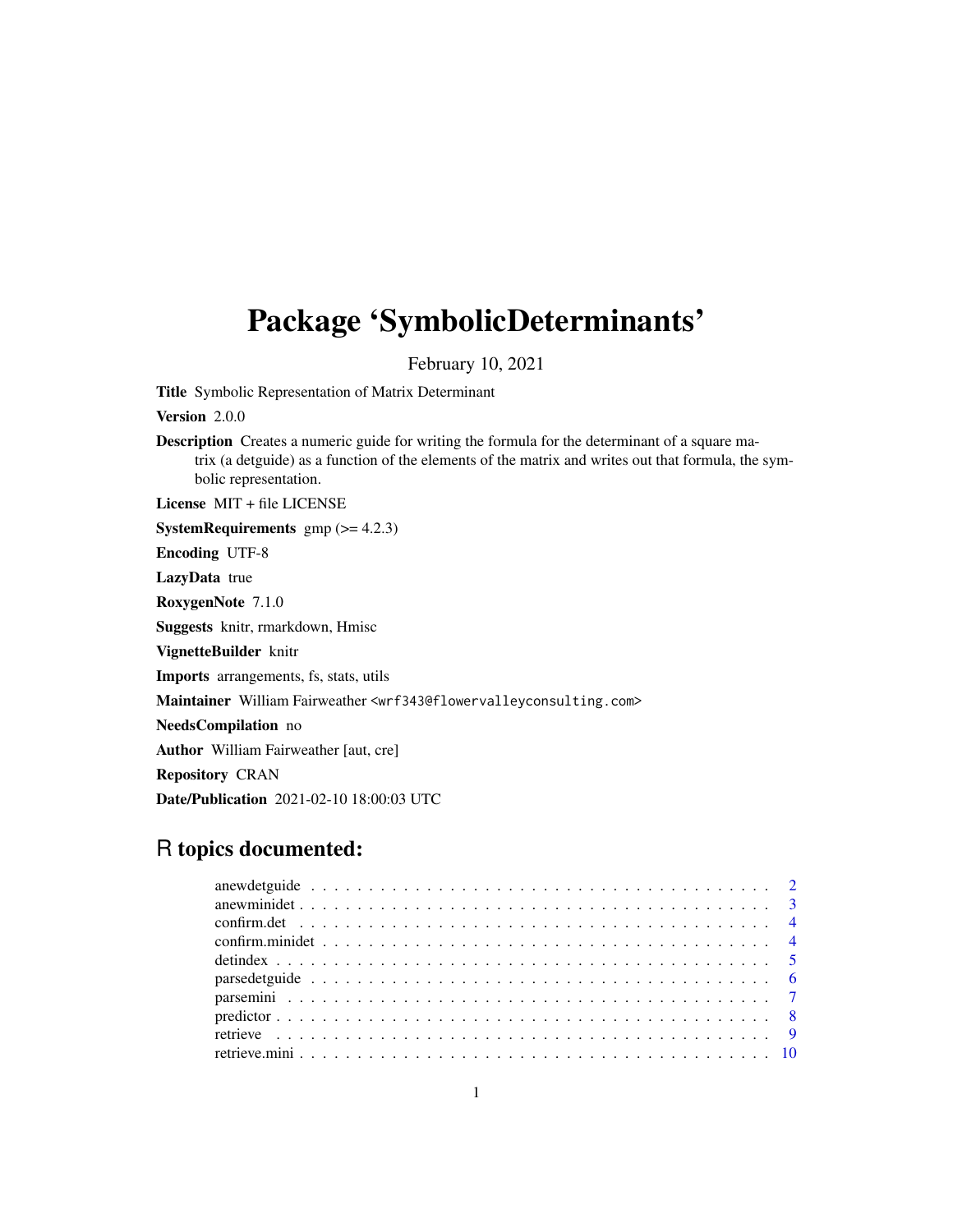#### <span id="page-1-0"></span>**Index** [11](#page-10-0)

anewdetguide *Create Determinant Guide (detguide) for pxp Matrix*

# Description

A determinant guide is a list of 2 levels, each of which contains a list of p!/2 levels, which codes the use of each element of a pxp matrix in the calculation of the determinant of that matrix. From the guide, the symbolic representation of the determinant can be produced directly.

#### Usage

anewdetguide(p,storage,verbose=TRUE)

#### Arguments

|         | Size of matrix (pxp)                                                  |
|---------|-----------------------------------------------------------------------|
| storage | Name of directory where detguides are stored.                         |
| verbose | Logical. TRUE causes printing of function ID before and after running |

#### Details

Each determinant guide (detguide) is created by cofactor expansion from the detguide of the next smaller square matrix. If p is set larger than any existing detguide, all lower detguides larger than the largest existing one are first created in turn.

# Value

"list"

| comp1 | Products in determinant with $+1$ coefficient |
|-------|-----------------------------------------------|
| comp2 | Products in determinant with -1 coefficient   |

### Author(s)

William R. Fairweather

### Examples

anewdetguide(p=5,storage=tempdir(),verbose=TRUE)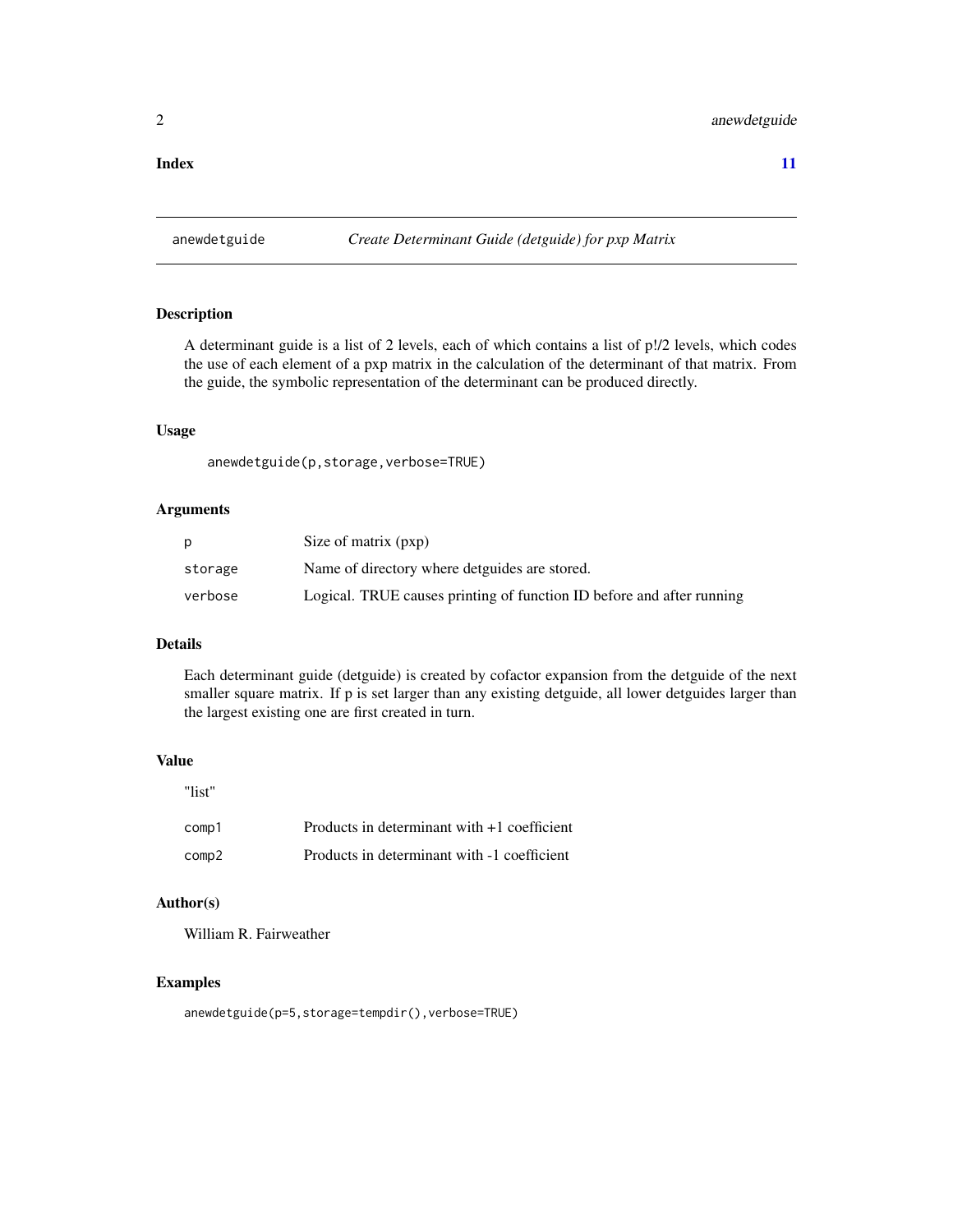<span id="page-2-0"></span>A minidetguide is a series of p directories, each of which contains a matrix of size  $(p-1) x (p-1)!/2$ , which codes the use of each element of a pxp matrix in the calculation of the determinant of that matrix. From the minidetguide, the symbolic representation of the determinant can be produced directly.

#### Usage

anewminidet(p,storage,cols,verbose=TRUE)

# Arguments

| D       | Size of matrix (pxp)                                                     |
|---------|--------------------------------------------------------------------------|
| storage | Name of directory where detguides are stored.                            |
| cols    | Numbers of columns to be created. Default is 1:p, indicating all columns |
| verbose | Logical. TRUE causes printing of function ID before and after running    |

# Details

Each determinant guide (minidetguide) is created by creating the set of all possible permutations of the numbers 1 through p except j and storing them as a matrix in subdirectory R1Cj. This represents the set of columns corresponding to rows 2 through p of the products with leading element 1,j of the determinant.

### Value

matrix described in details above

#### Author(s)

William R. Fairweather

```
anewminidet(p=5,storage=tempdir(),cols=1:5,verbose=TRUE)
```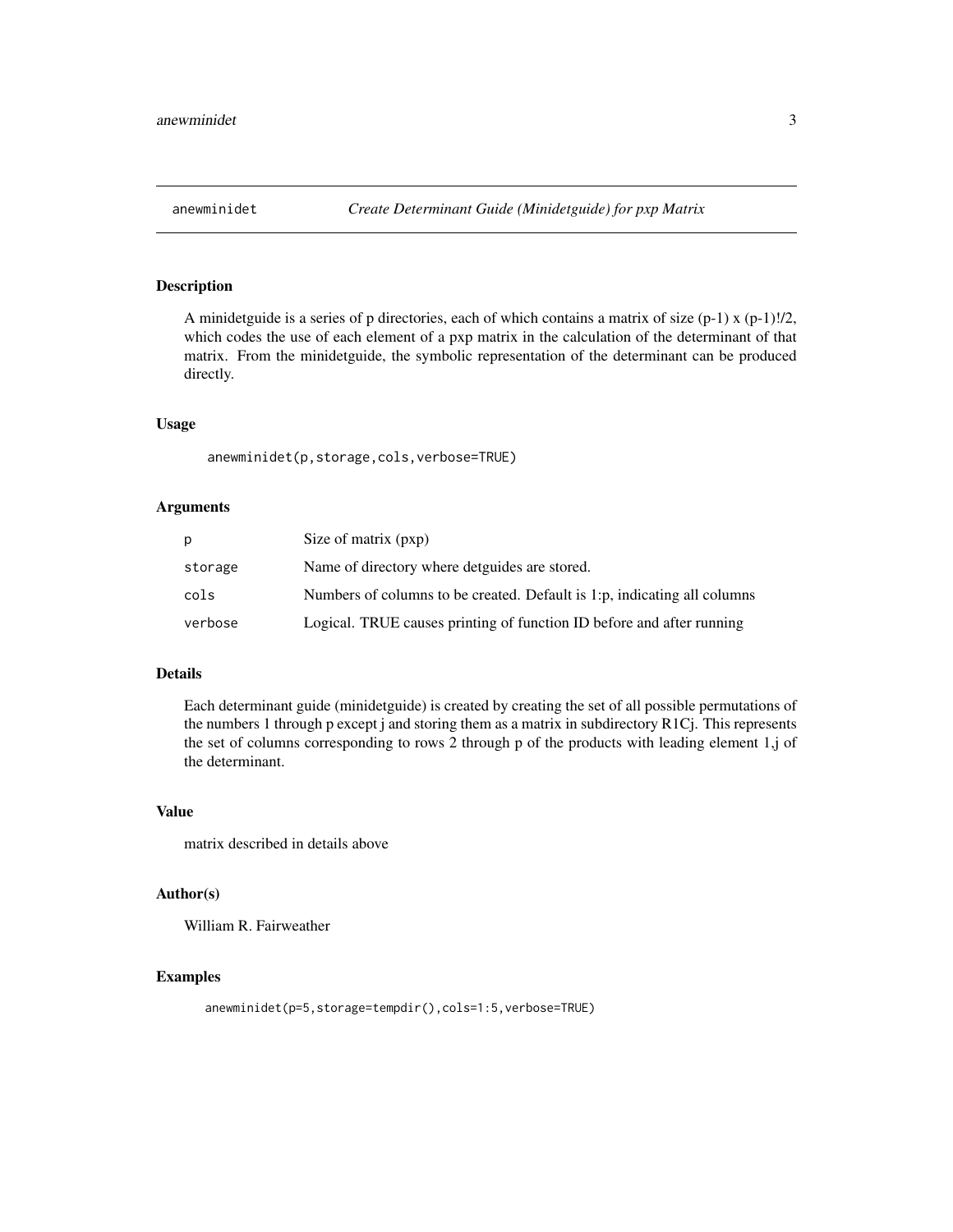<span id="page-3-0"></span>

Compares the determinant calculated by multiplying eigenvalues of a matrix to that calculated by applying the symbolic representation created by this package.

# Usage

confirm.det(x=NULL, p, storage, verbose=TRUE)

# Arguments

| x       | a user-defined matrix, or NULL                                     |
|---------|--------------------------------------------------------------------|
| p       | size of matrix (pxp) for which a detguide has been prepared        |
| storage | Quoted name of directory from which to get detguide                |
| verbose | Logical. T causes printing of function ID before and after running |

# Value

Determinant of x produced obtained by multiplying its eigenvalues and determinant of x obtained by applying the detguide defined by p

#### Author(s)

William R. Fairweather

# Examples

confirm.det(x=NULL, p=5,storage=tempdir(),verbose=TRUE)

| confirm.minidet | Confirm Accuracy of Symbolic Determinant Created by anewminidet |
|-----------------|-----------------------------------------------------------------|
|                 | <i>Function</i>                                                 |

# Description

Compares the determinant calculated by multiplying eigenvalues of a matrix to that calculated by applying the symbolic representation created by this package

#### Usage

confirm.minidet(x=NULL, p, storage, verbose=TRUE)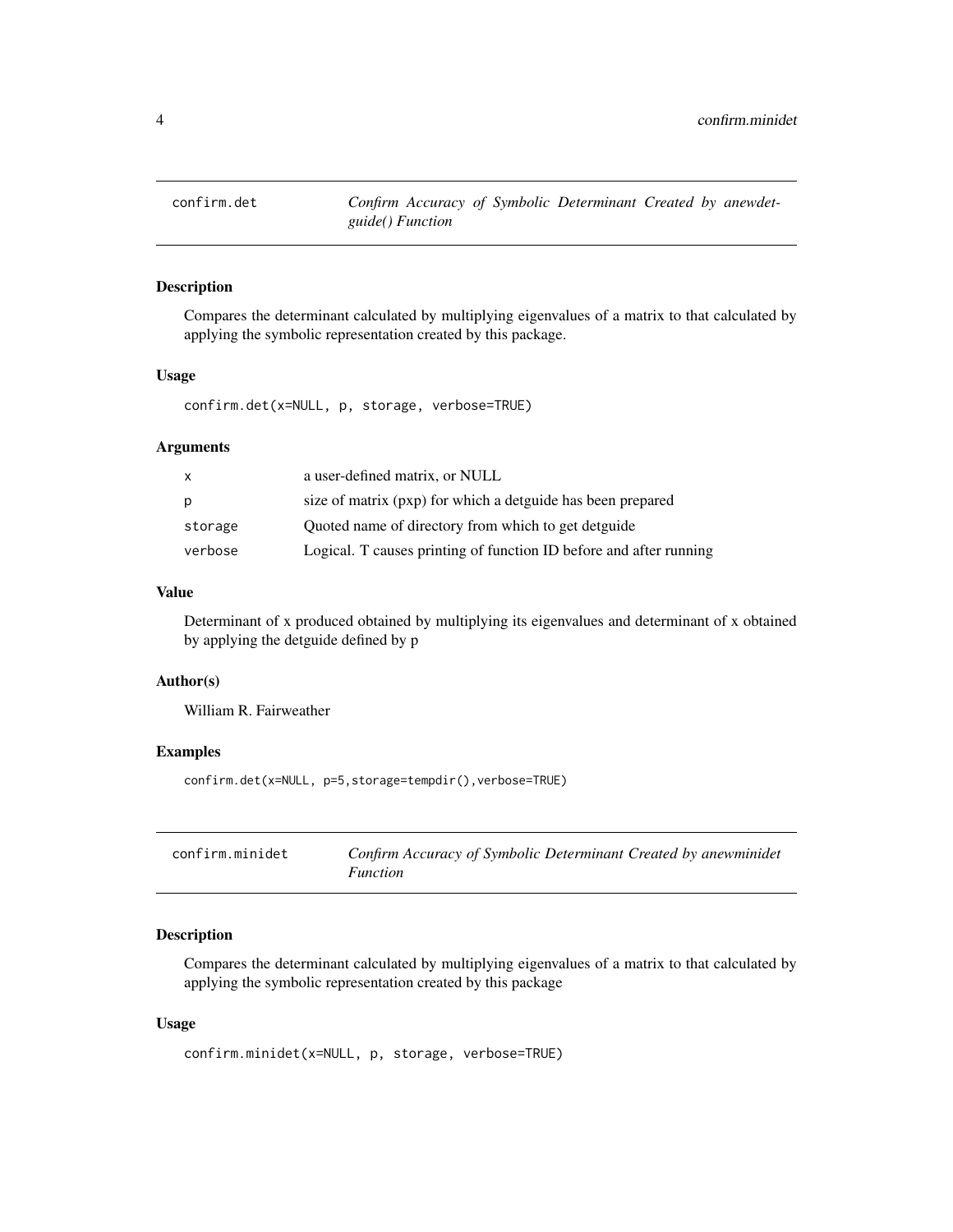#### <span id="page-4-0"></span>detindex 5

#### Arguments

| $\mathsf{X}$ | a user-defined matrix, or NULL                                     |
|--------------|--------------------------------------------------------------------|
| p            | size of matrix (pxp) for which a detguide has been prepared        |
| storage      | Quoted name of directory from which to get detguide                |
| verbose      | Logical. T causes printing of function ID before and after running |

# Value

Determinantof x produced obtained by multiplying its eigenvalues and determinant of x obtained by applying the minidetguide defined by p

# Author(s)

William R. Fairweather

#### Examples

confirm.minidet(x=NULL, p=5,storage=tempdir(),verbose=TRUE)

detindex *Index of Determinant Guides and Symbolic Representation Files*

# Description

Produces a table of existing detguides and parsed detguides for all p or a list of minidetguides and parsed minidetguides for a particular p

#### Usage

```
detindex(storage, mini=c("B","D","M"), pmini=1, verbose=TRUE)
```
#### Arguments

| storage | Ouoted name of storage directory                                                                |
|---------|-------------------------------------------------------------------------------------------------|
| mini    | Index includes (B) oth detguides and minidetguides, (D) etguides only, (M) inidetguides<br>only |
| pmini   | p for minidetguides and related files; ignored if mini='D'                                      |
| verbose | Logical. TRUE causes printing of function ID before and after running                           |

# Details

Provide full path in storage. Example: storage="c:/determinants". If storage directory "name" is in same folder as R Workspace, storage="./name" is sufficient.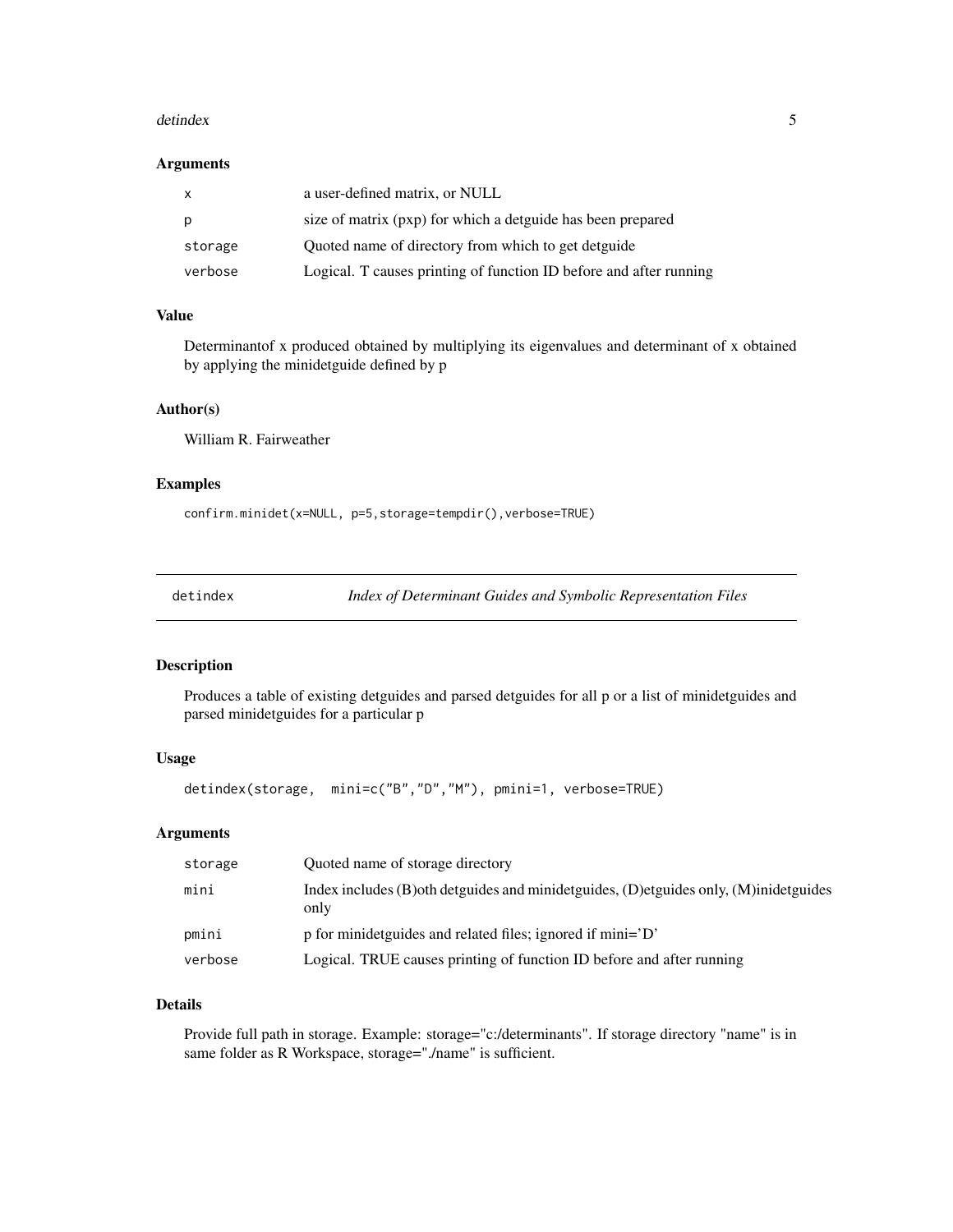# <span id="page-5-0"></span>Value

| Detguides     | Table of existing detguides and existing results of parsing the detguides for each<br>p in the storage directory |
|---------------|------------------------------------------------------------------------------------------------------------------|
| Minidetguides | Table of existing minidetguides and existing results of parsing the minidetguides<br>for p=pmini                 |
| Call          | Call to this function                                                                                            |

# Author(s)

William R. Fairweather

# Examples

detindex(storage=tempdir(),mini="B",pmini=5,verbose=TRUE)

| parsedetguide | Display Symbolic Representation of Determinant of pxp Matrix |  |  |
|---------------|--------------------------------------------------------------|--|--|
|               |                                                              |  |  |

# Description

Produces symbolic (textual) representation of determinant of pxp matrix from previously defined determinant guide (detguide) for that matrix

#### Usage

```
parsedetguide(p, storage,
    browser="C:/Program Files (x86)/Microsoft/Edge/Application/msedge.exe",
    symmetric=FALSE, verbose=TRUE)
```
#### Arguments

| p         | Size of matrix (pxp)                                                  |
|-----------|-----------------------------------------------------------------------|
| storage   | Name of directory where detguide is stored                            |
| browser   | Name of program to be used as HTML browser                            |
| symmetric | Logical. T causes printing of determinant for symmetric matrix        |
| verbose   | Logical. TRUE causes printing of function ID before and after running |

# Value

Returns symbolic representation to screen and to existing external storage.

# Author(s)

William R. Fairweather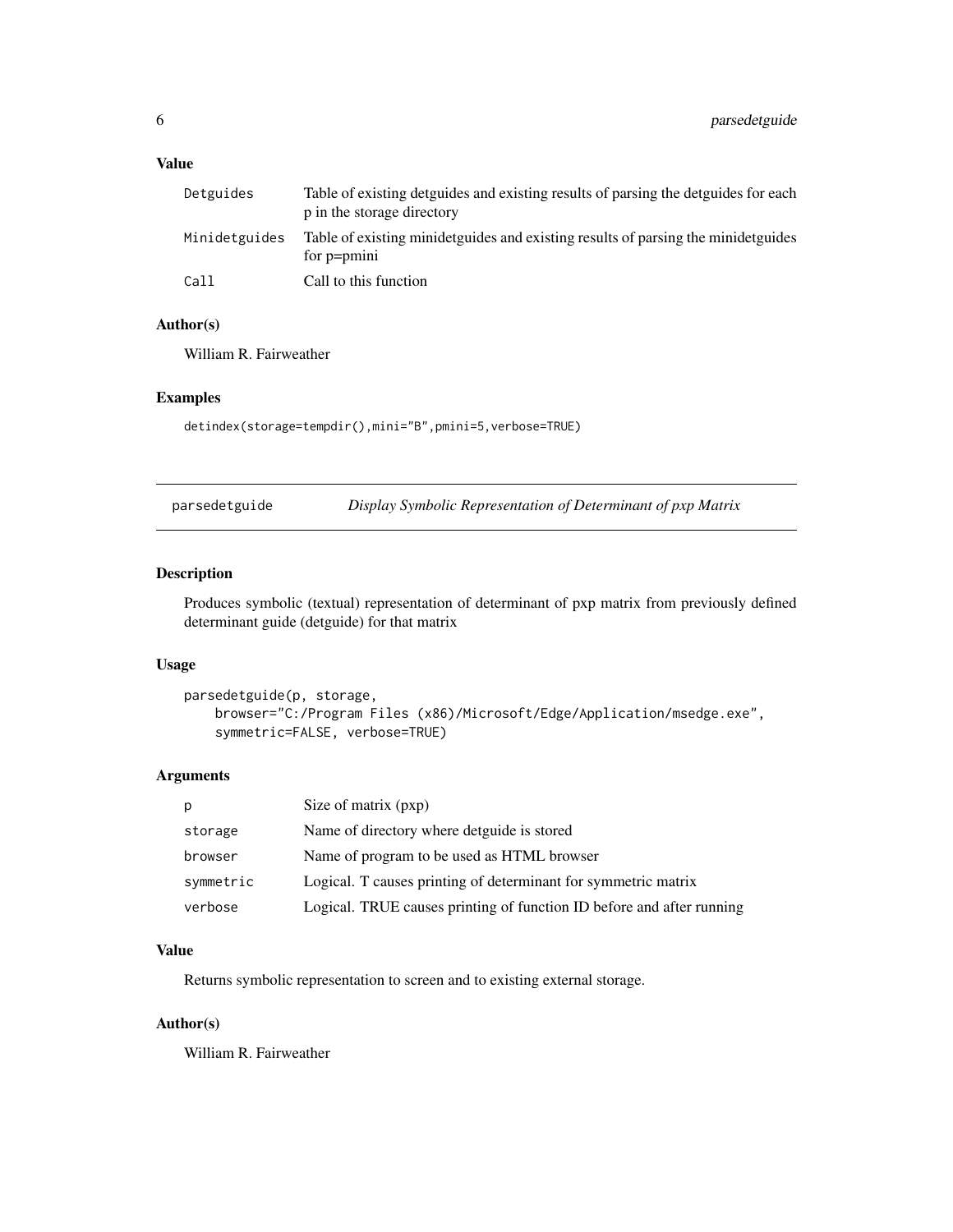#### <span id="page-6-0"></span>parsemini 70 metatra. Personali sebagai parsemini 70 metatra. Personali sebagai parsemini 70 metatra. Personal

# Examples

```
## Not run: parsedetguide(p=5, storage=tempdir(),
      browser="C:/Program Files (x86)/Microsoft/Edge/Application/msedge.exe",
      symmetric=FALSE,verbose=TRUE)
## End(Not run)
```
parsemini *Display Symbolic Representation of Determinant of pxp Matrix*

# Description

Produces symbolic (textual) representation of determinant of pxp matrix from previously defined determinant guide (minidetguide) for that matrix

# Usage

```
parsemini(p, storage, symmetric, cols=1:p, verbose=TRUE)
```
### Arguments

| p         | Size of matrix (pxp)                                                                            |
|-----------|-------------------------------------------------------------------------------------------------|
| storage   | Name of directory where detguide is stored                                                      |
| symmetric | Logical. T causes printing of determinant for symmetric matrix                                  |
| cols      | Column numbers of minidetguide to be calculated. Default $(1:p)$ causes all to<br>be calculated |
| verbose   | Logical. TRUE causes printing of function ID before and after running                           |

#### Value

Returns symbolic representation to screen and to existing external storage.

# Author(s)

William R. Fairweather

```
parsemini(p=5, storage=tempdir(), symmetric=FALSE,cols=1:5, verbose=TRUE)
```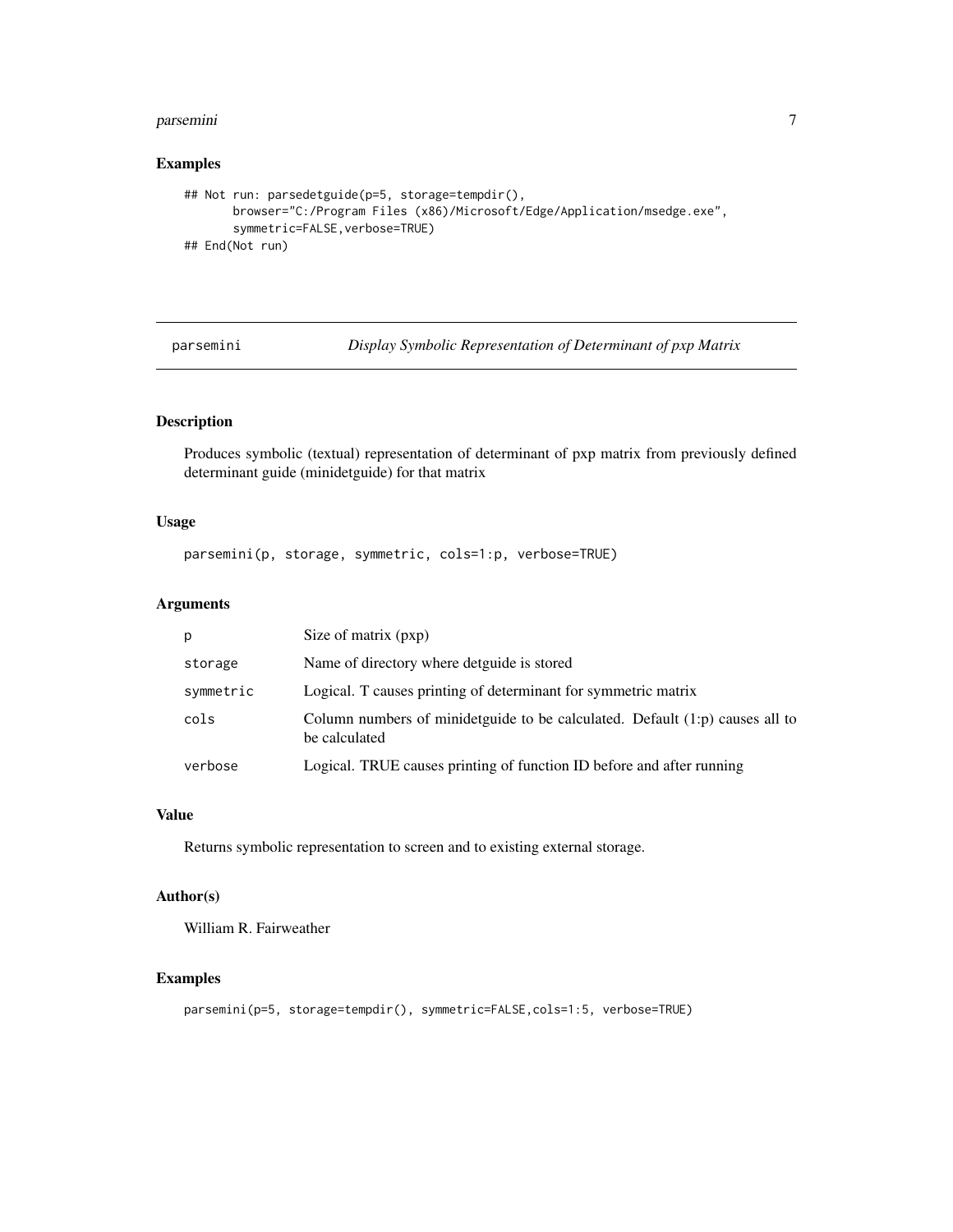<span id="page-7-0"></span>

In order to anticipate the impact of p on calculation time and storage, some indication can be found from size.predictor( ).

# Usage

```
predictor(p,verbose=TRUE)
```
#### Arguments

|         | Size of matrix (pxp)                                                  |
|---------|-----------------------------------------------------------------------|
| verbose | Logical. TRUE causes printing of function ID before and after running |

# Details

Provide full path in storage, using double backslashes. Example: storage="c:\determinants". If storage directory is in same folder as R Workspace, storage=".\name" is sufficient.

# Value

Summary of calculations in other functions of this package and their relationship to p, including the number of levels of positive terms and of negative terms, the number of elements of the matrix in each term of the determinant, and the number of lines of text required for the symbolic representation of the determinant.

# Author(s)

William R. Fairweather

#### Examples

predictor(p=10,verbose=TRUE)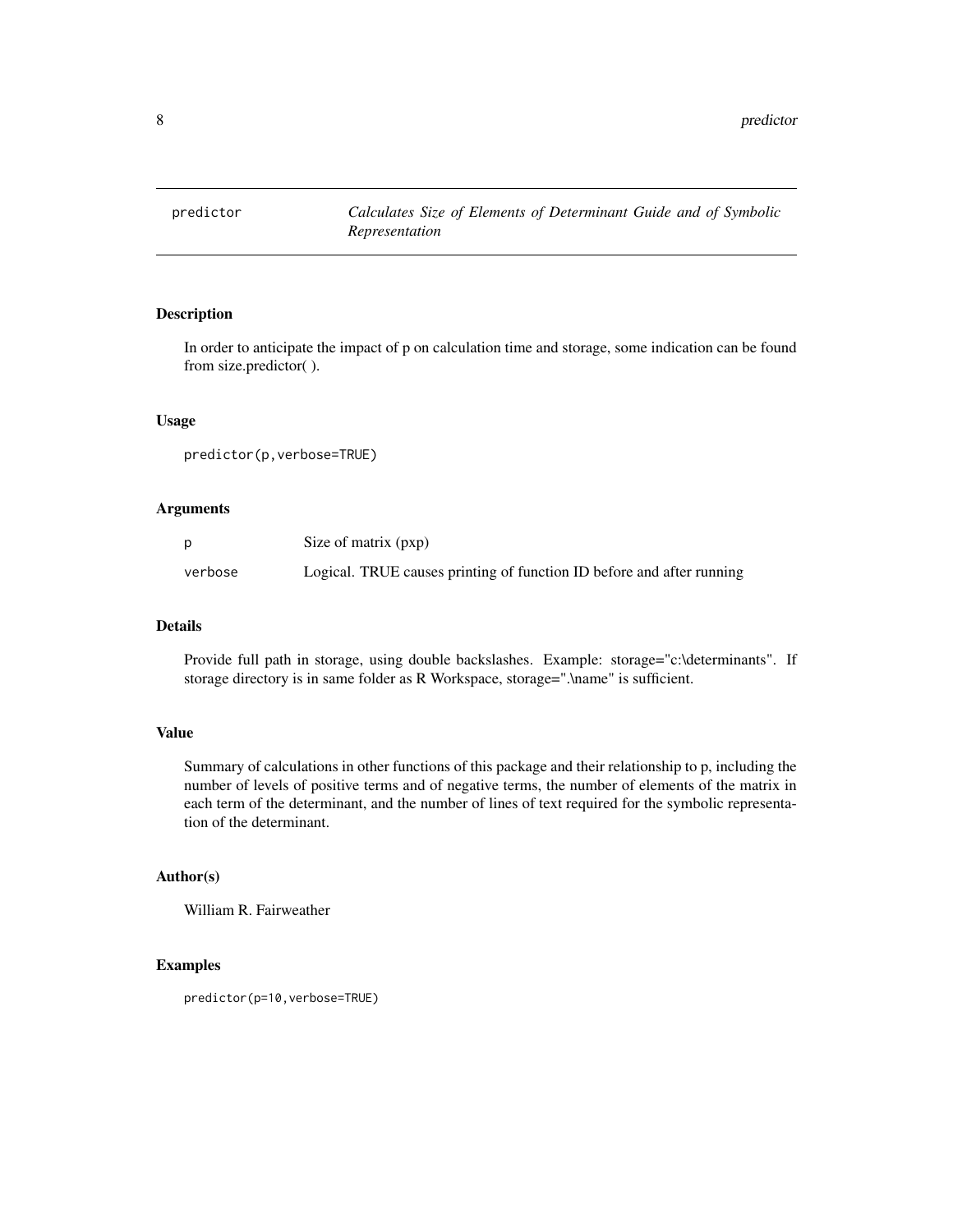<span id="page-8-0"></span>

Retrieves a specified file from storage directory

# Usage

```
retrieve(p, storage,
  browser="C:/Program Files (x86)/Microsoft/Edge/Application/msedge.exe", verbose=TRUE)
```
# Arguments

| p       | Size of matrix (pxp)                                                 |
|---------|----------------------------------------------------------------------|
| storage | Quoted name of directory for storage of detguides                    |
| browser | Name of program to be used as HTML browser                           |
| verbose | Logical. TRUE causes printing of program ID before and after running |

### Details

Provide full path to storage. Example: storage="c:/determinants". File to be retrieved is indicated interactively from console.

# Value

Selects and retrieves a detguide file from the storage/p/ subdirectory or displays the symbolic determinant in an HTML editor

#### Author(s)

William R. Fairweather

```
## Not run: retrieve(p=5,storage=tempdir(),
   browser="C:/Program Files (x86)/Microsoft/Edge/Application/msedge.exe",
    verbose=TRUE)
## End(Not run)
```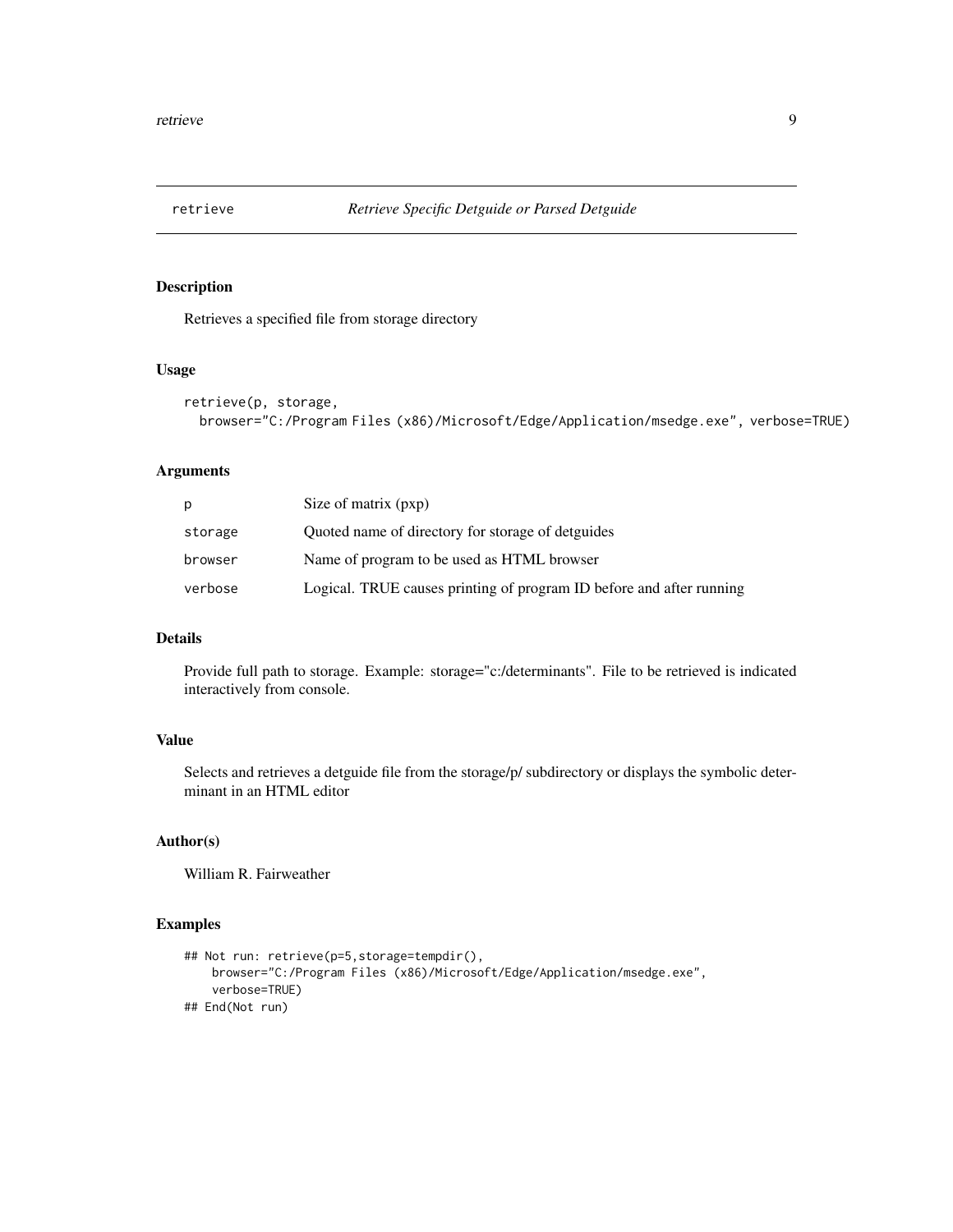<span id="page-9-0"></span>

Retrieves a specified file from storage directory

#### Usage

```
retrieve.mini(p, storage,
   browser="C:/Program Files (x86)/Microsoft/Edge/Application/msedge.exe",
   verbose=TRUE)
```
# Arguments

| р       | Size of matrix (pxp)                                                 |
|---------|----------------------------------------------------------------------|
| storage | Quoted name of directory for storage of detguides                    |
| browser | Name of program to be used as HTML browser                           |
| verbose | Logical. TRUE causes printing of program ID before and after running |

# Details

Provide full path in storage. Example: storage="c:/determinants". File to be retrieved is indicated interactively from console.

#### Value

Selects and retrieves a minidetguide file from the storage/p/ subdirectory or displays the symbolic determinant in an HTML editor

# Author(s)

William R. Fairweather

```
## Not run: retrieve.mini(p=5,storage=tempdir(),
   browser="C:/Program Files (x86)/Microsoft/Edge/Application/msedge.exe",
   verbose=TRUE)
## End(Not run)
```